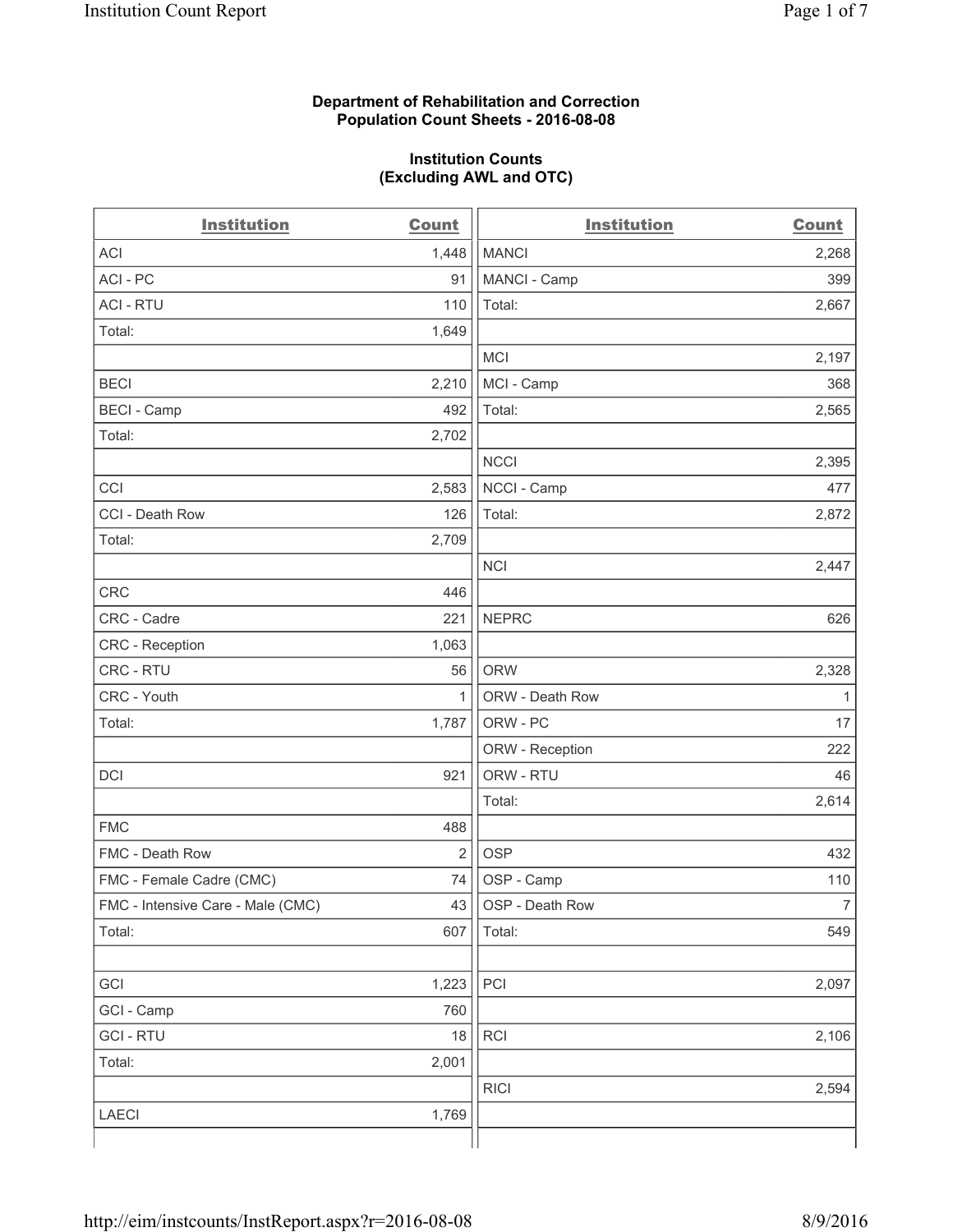|                          |       | SCI            |                          | 2,024  |
|--------------------------|-------|----------------|--------------------------|--------|
| LECI                     | 2,263 |                |                          |        |
| LECI - Camp              | 168   | SOCF           |                          | 1,204  |
| Total:                   | 2,431 | SOCF - RTU     |                          | 56     |
|                          |       | Total:         |                          | 1,260  |
| LOCI                     | 2,278 |                |                          |        |
|                          |       | <b>TCI</b>     |                          | 1,076  |
| LORCI                    | 268   | TCI - Camp     |                          | 389    |
| LORCI - Cadre            | 164   | Total:         |                          | 1,465  |
| <b>LORCI - Reception</b> | 1,188 |                |                          |        |
| Total:                   | 1,620 | <b>TOCI</b>    |                          | 1,110  |
|                          |       | TOCI - PC      |                          | 114    |
| <b>MACI</b>              | 685   | Total:         |                          | 1,224  |
| MACI - Minimum           | 1,280 |                |                          |        |
| Total:                   | 1,965 | <b>WCI</b>     |                          | 1,137  |
|                          |       | <b>WCI-RTU</b> |                          | 86     |
|                          |       | Total:         |                          | 1,223  |
|                          |       |                |                          |        |
|                          |       |                | <b>Total Population:</b> | 50,772 |

\* The Total Population includes 30 Offenders with Reason Codes 30 & 31. \*\* The Total Population includes 36 Offenders with Reason Code 0A.

| (Include AWL and Exclude OTC) |                   |             |            |               |              |  |  |
|-------------------------------|-------------------|-------------|------------|---------------|--------------|--|--|
| <b>Security Level</b>         |                   | <b>Body</b> | <b>AWL</b> | <u>(-OTC)</u> | <b>Total</b> |  |  |
| Total Level 5                 |                   | 110         | 0          | 0             | 110          |  |  |
| Total Level 4                 |                   | 1,916       | 17         | 14            | 1,919        |  |  |
| Total Level 3                 |                   | 11,957      | 157        | 132           | 11,982       |  |  |
| <b>Total Level 2</b>          |                   | 16,693      | 220        | 169           | 16,744       |  |  |
| Total Level 1                 |                   | 15,629      | 173        | 93            | 15,709       |  |  |
| <b>Total Death Row</b>        |                   | 136         |            | 0             | 137          |  |  |
|                               | <b>Total Male</b> | 46,441      | 568        | 408           | 46,601       |  |  |

# **Male Population by Security Level**

## **Female Population by Institution (Include AWL and Exclude OTC)**

| <b>Institution</b>       | <b>Body</b> | <b>AWL</b> | $(-OTC)$ | <b>Total</b> |
|--------------------------|-------------|------------|----------|--------------|
| <b>DCI</b>               | 921         | 9          |          | 923          |
| <b>FMC</b>               | 27          |            | ◠        | 28           |
| FMC - Female Cadre (CMC) | 74          |            | 3        | 74           |
| <b>NEPRC</b>             | 626         | 21         |          | 636          |
| <b>ORW</b>               | 2,328       | 52         | 28       | 2,352        |
|                          |             |            |          |              |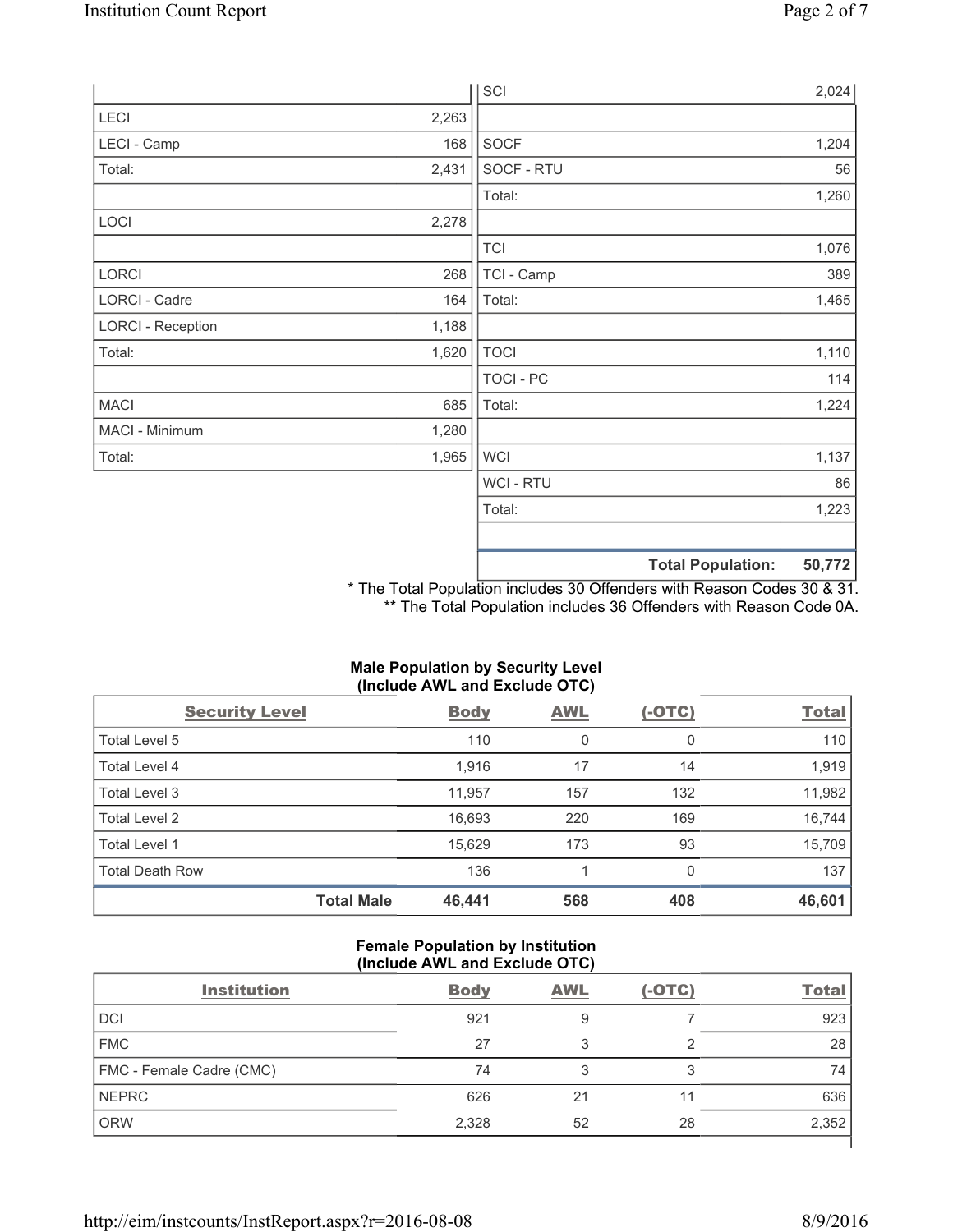| <b>ORW - Death Row</b> |                          |        | 0   |     |        |
|------------------------|--------------------------|--------|-----|-----|--------|
| ORW - PC               |                          | 17     | 0   |     |        |
| ORW - Reception        |                          | 222    |     |     | 222    |
| ORW - RTU              |                          | 46     |     |     | 46     |
|                        | <b>Total Female</b>      | 4,262  | 88  | 51  | 4,299  |
|                        | <b>Total Population:</b> | 50,703 | 656 | 459 | 50,900 |

#### **Male Population by Institution: Security Level 5 (Include AWL and Exclude OTC)**

|                   | <b>Institution</b>   | <b>Body</b> | <b>AWL</b> | $(-OTC)$ | <b>Total</b> |
|-------------------|----------------------|-------------|------------|----------|--------------|
| <b>OSP</b>        |                      | 106         |            |          | 106          |
| <b>SOCF</b>       |                      | っ           |            |          |              |
| <b>SOCF - RTU</b> |                      |             |            |          |              |
|                   | <b>Total Level 5</b> | 110         |            |          | 110          |

## **Male Population by Institution: Security Level 4 (Include AWL and Exclude OTC)**

| <b>Institution</b>       | <b>Body</b>      | <b>AWL</b>                | $(-OTC)$            | <b>Total</b>              |
|--------------------------|------------------|---------------------------|---------------------|---------------------------|
| CCI                      | $\mathfrak{Z}$   | $\mathsf{O}\xspace$       | $\mathsf 0$         | $\ensuremath{\mathsf{3}}$ |
| CRC                      | 16               | $\mathsf{O}\xspace$       | $\mathsf 0$         | 16                        |
| CRC - Reception          | 1                | $\mathsf{O}\xspace$       | $\mathsf{O}\xspace$ | 1                         |
| LECI                     | $\boldsymbol{9}$ | $\mathsf 0$               | $\mathsf{O}\xspace$ | $\boldsymbol{9}$          |
| LOCI                     | $\mathsf 3$      | $\mathbf 0$               | $\mathsf 0$         | $\ensuremath{\mathsf{3}}$ |
| <b>LORCI</b>             | $\overline{7}$   | $\overline{2}$            | $\overline{2}$      | $\overline{7}$            |
| <b>LORCI - Cadre</b>     | $\mathbf{1}$     | $\mathsf{O}\xspace$       | $\mathsf{O}\xspace$ | $\mathbf{1}$              |
| <b>LORCI - Reception</b> | 3                | $\mathsf{O}\xspace$       | $\mathsf 0$         | $\sqrt{3}$                |
| <b>MANCI</b>             | 21               | $\mathsf 0$               | $\mathsf{O}\xspace$ | 21                        |
| NCCI                     | $\overline{4}$   | $\mathsf 0$               | $\mathsf{O}\xspace$ | $\overline{4}$            |
| NCI                      | $\overline{4}$   | $\mathsf{O}\xspace$       | $\mathsf{O}\xspace$ | 4                         |
| <b>OSP</b>               | 318              | $\,$ 3 $\,$               | $\mathfrak{S}$      | 318                       |
| RCI                      | 28               | $\mathsf{O}\xspace$       | $\mathsf{O}\xspace$ | 28                        |
| SCI                      | $\overline{4}$   | $\mathbf 0$               | $\mathsf{O}\xspace$ | $\overline{4}$            |
| SOCF                     | 1,192            | $\boldsymbol{9}$          | $\,8\,$             | 1,193                     |
| SOCF - RTU               | 52               | $\mathsf{O}\xspace$       | $\mathsf{O}\xspace$ | 52                        |
| <b>TCI</b>               | $\overline{2}$   | $\mathsf{O}\xspace$       | $\mathsf{O}\xspace$ | $\overline{2}$            |
| <b>TOCI</b>              | 200              | $\ensuremath{\mathsf{3}}$ | $\mathbf{1}$        | 202                       |
| <b>TOCI - PC</b>         | 20               | $\mathsf{O}\xspace$       | $\mathsf 0$         | 20                        |
| <b>WCI</b>               | 24               | $\mathsf{O}\xspace$       | $\mathsf{O}\xspace$ | 24                        |
| WCI - RTU                | 4                | $\mathbf 0$               | $\mathsf{O}\xspace$ | 4                         |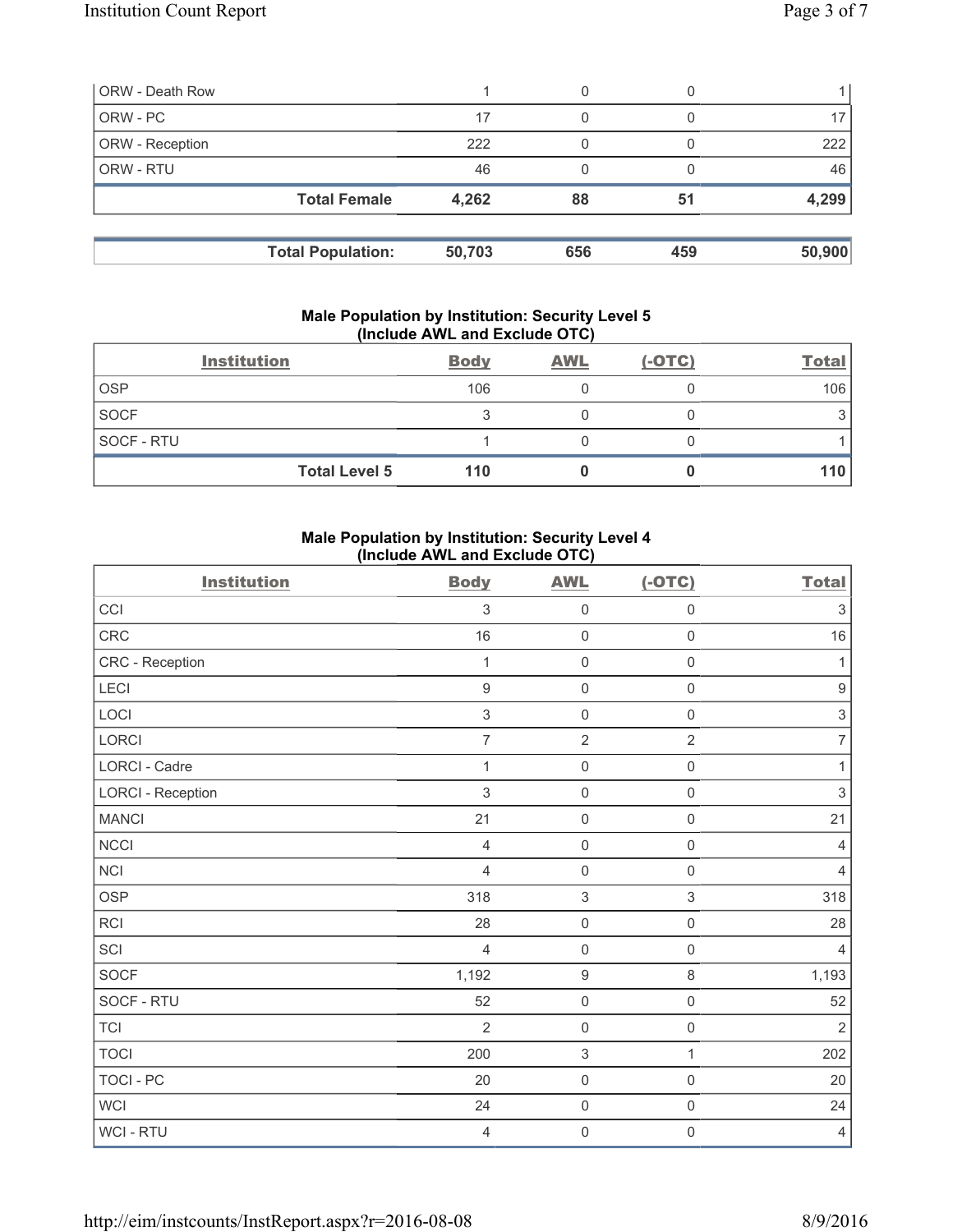| <b>Total Level 4</b><br>1,916 | 1,919 |
|-------------------------------|-------|
|-------------------------------|-------|

| <b>Institution</b>                | <b>Body</b>               | <b>AWL</b>              | $(-OTC)$            | <b>Total</b>              |
|-----------------------------------|---------------------------|-------------------------|---------------------|---------------------------|
| ACI                               | 30                        | 0                       | $\mathsf 0$         | 30                        |
| <b>BECI</b>                       | 1                         | $\mathsf{O}\xspace$     | $\mathsf 0$         | $\mathbf{1}$              |
| CCI                               | 6                         | $\mathsf{O}\xspace$     | $\mathsf{O}\xspace$ | 6                         |
| CRC                               | 107                       | 11                      | $10$                | 108                       |
| CRC - Cadre                       | 190                       | $\mathsf{O}\xspace$     | $\mathbf 0$         | 190                       |
| <b>CRC</b> - Reception            | 714                       | 18                      | 12                  | 720                       |
| CRC - RTU                         | 49                        | $\mathbf 0$             | $\mathsf 0$         | 49                        |
| <b>FMC</b>                        | $\overline{4}$            | $\mathsf{O}\xspace$     | $\mathsf 0$         | $\overline{4}$            |
| FMC - Intensive Care - Male (CMC) | $\ensuremath{\mathsf{3}}$ | $\mathsf{O}\xspace$     | $\mathsf 0$         | $\ensuremath{\mathsf{3}}$ |
| GCI                               | $\overline{5}$            | $\mathsf{O}\xspace$     | $\mathbf 0$         | $\,$ 5 $\,$               |
| LAECI                             | $\overline{2}$            | $\mathsf 0$             | $\mathbf 0$         | $\overline{2}$            |
| LECI                              | 2,151                     | 12                      | 11                  | 2,152                     |
| LOCI                              | 8                         | $\mathsf{O}\xspace$     | $\mathbf 0$         | 8                         |
| LORCI                             | 97                        | 39                      | 36                  | 100                       |
| <b>LORCI - Cadre</b>              | 118                       | $\mathsf{O}\xspace$     | $\mathsf 0$         | 118                       |
| <b>LORCI - Reception</b>          | 809                       | $\mathsf{O}\xspace$     | $\mathsf 0$         | 809                       |
| <b>MACI</b>                       | 607                       | $\mathbf{1}$            | $\mathbf{1}$        | 607                       |
| <b>MANCI</b>                      | 2,193                     | 22                      | 21                  | 2,194                     |
| MCI                               | $\overline{4}$            | $\mathsf{O}\xspace$     | $\mathbf 0$         | 4                         |
| <b>NCCI</b>                       | $\,6$                     | $\mathbf{1}$            | $\mathbf{1}$        | 6                         |
| <b>NCI</b>                        | 5                         | $\mathsf{O}\xspace$     | $\mathsf 0$         | $\sqrt{5}$                |
| PCI                               | 37                        | $\mathsf{O}\xspace$     | $\mathbf 0$         | 37                        |
| RCI                               | 1,832                     | 22                      | 18                  | 1,836                     |
| <b>RICI</b>                       | $\boldsymbol{9}$          | $\mathsf{O}\xspace$     | $\mathsf 0$         | $\boldsymbol{9}$          |
| SCI                               | $\sqrt{2}$                | $\mathsf{O}\xspace$     | $\mathsf 0$         | $\overline{2}$            |
| <b>SOCF</b>                       | 8                         | 0                       | $\pmb{0}$           | 8                         |
| SOCF - RTU                        | $\mathfrak{S}$            | $\mathsf{O}\xspace$     | $\mathsf{O}\xspace$ | $\mathfrak{S}$            |
| <b>TCI</b>                        | 996                       | 12                      | $\overline{7}$      | 1,001                     |
| TCI - Camp                        | $\mathbf{1}$              | $\mathsf 0$             | $\mathsf{O}\xspace$ | $\mathbf{1}$              |
| <b>TOCI</b>                       | 755                       | $\overline{\mathbf{4}}$ | $\overline{4}$      | 755                       |
| <b>TOCI - PC</b>                  | 93                        | $\mathsf 0$             | $\mathsf 0$         | 93                        |
| <b>WCI</b>                        | 1,033                     | 15                      | 11                  | 1,037                     |
| WCI - RTU                         | 79                        | $\mathsf 0$             | $\mathsf 0$         | 79                        |
| <b>Total Level 3</b>              | 11,957                    | 157                     | 132                 | 11,982                    |

## **Male Population by Institution: Security Level 3 (Include AWL and Exclude OTC)**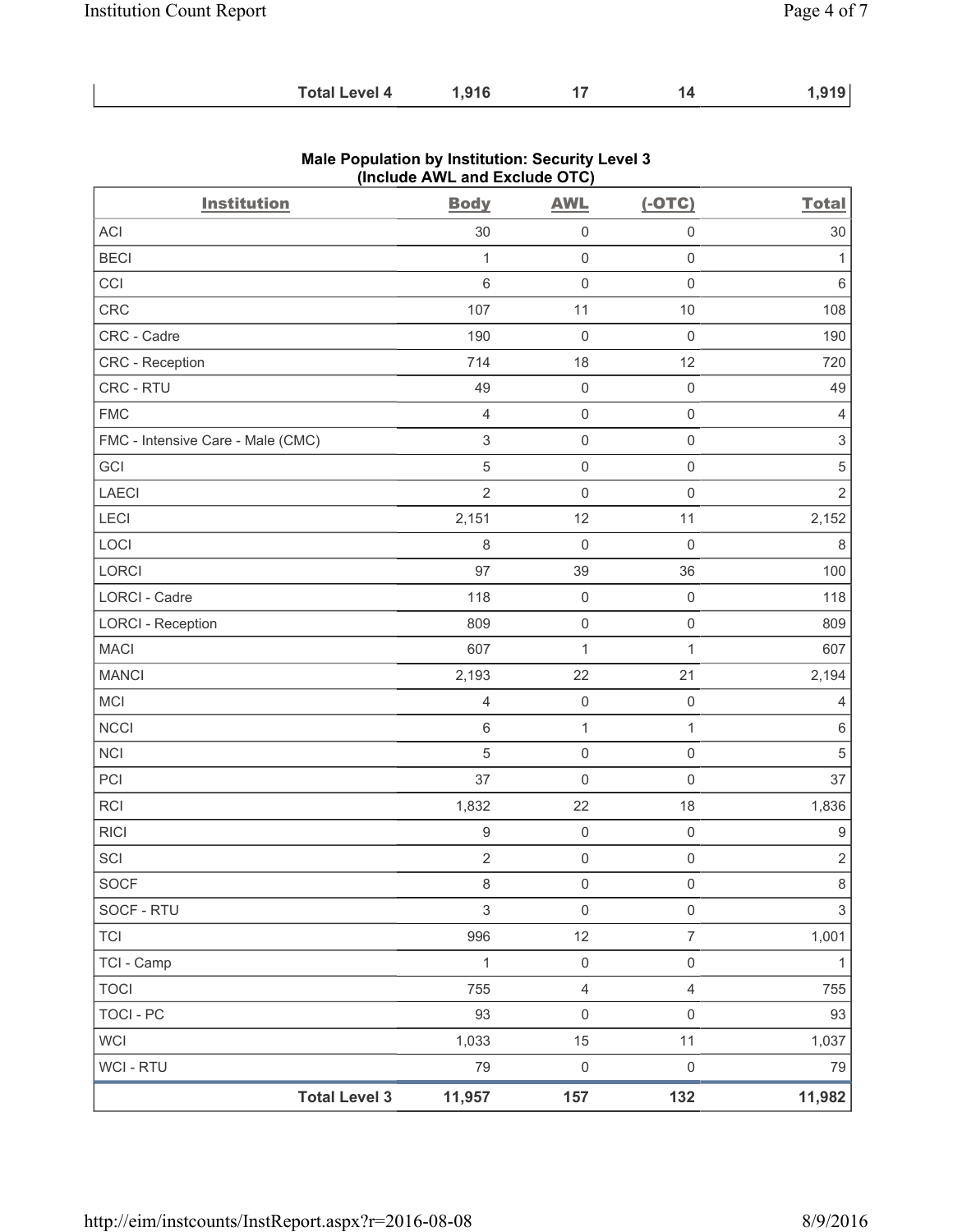| <b>Institution</b>                | <b>Body</b>  | <b>AWL</b>          | $(-OTC)$                  | <b>Total</b>              |
|-----------------------------------|--------------|---------------------|---------------------------|---------------------------|
| <b>ACI</b>                        | 728          | 8                   | $\,6\,$                   | 730                       |
| ACI - PC                          | 90           | $\mathsf 0$         | $\mathbf 0$               | 90                        |
| <b>ACI - RTU</b>                  | 77           | 0                   | $\mathsf 0$               | 77                        |
| <b>BECI</b>                       | 1,439        | 19                  | 15                        | 1,443                     |
| CCI                               | 1,809        | 14                  | $\,8\,$                   | 1,815                     |
| <b>CRC</b>                        | 173          | 5                   | $\ensuremath{\mathsf{3}}$ | 175                       |
| CRC - Cadre                       | 31           | $\mathsf{O}\xspace$ | $\mathsf 0$               | 31                        |
| <b>CRC</b> - Reception            | 256          | 6                   | $6\,$                     | 256                       |
| CRC - RTU                         | $\,$ 5 $\,$  | $\mathsf 0$         | $\mathsf 0$               | 5                         |
| CRC - Youth                       | $\mathbf{1}$ | $\mathbf 1$         | $\mathbf{1}$              | 1                         |
| <b>FMC</b>                        | $\sqrt{5}$   | $\mathsf{O}\xspace$ | $\mathsf 0$               | $\sqrt{5}$                |
| FMC - Intensive Care - Male (CMC) | 18           | $\mathsf{O}\xspace$ | $\mathsf 0$               | 18                        |
| GCI                               | 713          | 8                   | $\overline{4}$            | 717                       |
| <b>GCI-RTU</b>                    | 13           | $\boldsymbol{0}$    | $\mathsf 0$               | 13                        |
| <b>LAECI</b>                      | 1,096        | 17                  | 17                        | 1,096                     |
| LECI                              | 93           | 0                   | $\mathsf 0$               | 93                        |
| LOCI                              | 1,257        | 14                  | 11                        | 1,260                     |
| LORCI                             | 124          | 19                  | 19                        | 124                       |
| LORCI - Cadre                     | 42           | $\mathsf{O}\xspace$ | $\mathsf 0$               | 42                        |
| <b>LORCI - Reception</b>          | 279          | $\sqrt{2}$          | $\overline{2}$            | 279                       |
| <b>MACI</b>                       | 78           | $\sqrt{2}$          | $\mathbf{1}$              | 79                        |
| <b>MANCI</b>                      | 28           | $\sqrt{2}$          | $\sqrt{2}$                | 28                        |
| <b>MCI</b>                        | 1,642        | 25                  | 17                        | 1,650                     |
| MCI - Camp                        | 1            | $\mathsf{O}\xspace$ | $\mathsf 0$               | 1                         |
| NCCI                              | 1,527        | $\boldsymbol{9}$    | $\,8\,$                   | 1,528                     |
| NCCI - Camp                       | 24           | $\mathsf{O}\xspace$ | $\mathsf{O}\xspace$       | 24                        |
| <b>NCI</b>                        | 1,618        | $18$                | 17                        | 1,619                     |
| PCI                               | 715          | $\boldsymbol{9}$    | $\boldsymbol{7}$          | 717                       |
| RCI                               | 246          | $\mathsf{O}\xspace$ | $\mathsf 0$               | 246                       |
| <b>RICI</b>                       | 1,534        | 34                  | 20                        | 1,548                     |
| SCI                               | 893          | $\,8\,$             | $\,$ 5 $\,$               | 896                       |
| <b>TCI</b>                        | 34           | $\mathsf{O}\xspace$ | $\mathsf 0$               | 34                        |
| <b>TOCI</b>                       | 21           | $\mathsf{O}\xspace$ | $\mathsf 0$               | 21                        |
| <b>TOCI - PC</b>                  | $\mathbf{1}$ | $\mathsf{O}\xspace$ | $\mathsf 0$               | $\mathbf{1}$              |
| <b>WCI</b>                        | 79           | $\mathsf{O}\xspace$ | $\mathsf 0$               | 79                        |
| <b>WCI-RTU</b>                    | $\sqrt{3}$   | $\mathsf{O}\xspace$ | $\mathsf{O}\xspace$       | $\ensuremath{\mathsf{3}}$ |
| <b>Total Level 2</b>              | 16,693       | 220                 | 169                       | 16,744                    |

### **Male Population by Institution: Security Level 2 (Include AWL and Exclude OTC)**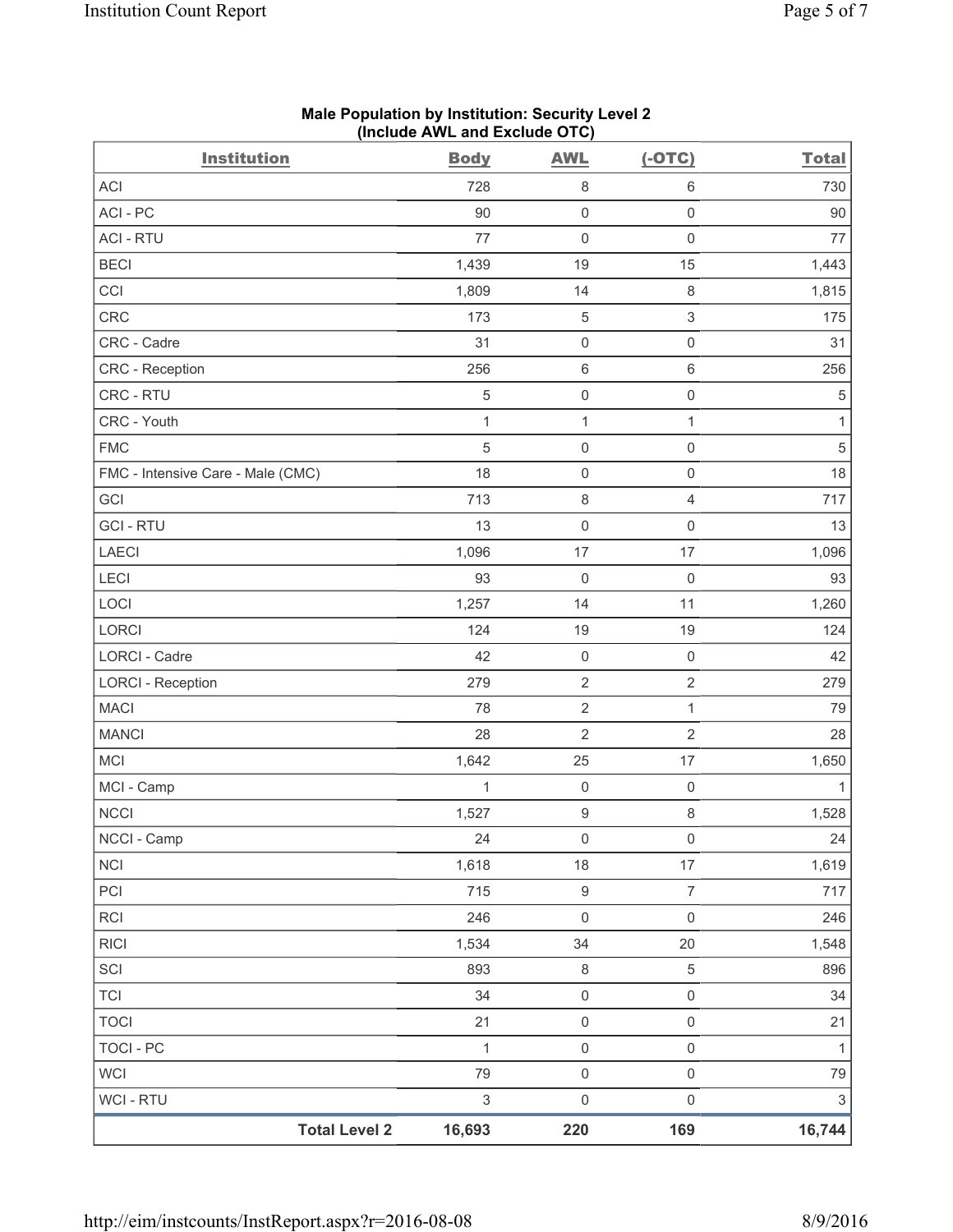| <b>Institution</b>                | <b>Body</b>    | <b>AWL</b>                | $(-OTC)$                  | <b>Total</b>              |
|-----------------------------------|----------------|---------------------------|---------------------------|---------------------------|
| <b>ACI</b>                        | 690            | $\overline{4}$            | $\ensuremath{\mathsf{3}}$ | 691                       |
| ACI - PC                          | 1              | $\mathbf 0$               | $\mathsf{O}\xspace$       | $\mathbf{1}$              |
| <b>ACI - RTU</b>                  | 33             | $\mathsf 0$               | $\mathsf 0$               | 33                        |
| <b>BECI</b>                       | 770            | 11                        | $\overline{7}$            | 774                       |
| <b>BECI - Camp</b>                | 492            | $\mathsf{O}\xspace$       | $\mathsf 0$               | 492                       |
| CCI                               | 765            | 10                        | $\,$ 5 $\,$               | 770                       |
| <b>CRC</b>                        | 89             | $\mathbf{1}$              | $\mathbf{1}$              | 89                        |
| CRC - Reception                   | 86             | $\,$ 3 $\,$               | $\ensuremath{\mathsf{3}}$ | 86                        |
| CRC - RTU                         | $\overline{2}$ | $\mathsf{O}\xspace$       | $\mathsf{O}\xspace$       | $\overline{2}$            |
| <b>FMC</b>                        | 451            | $\overline{4}$            | $\ensuremath{\mathsf{3}}$ | 452                       |
| FMC - Intensive Care - Male (CMC) | 22             | $\mathsf{O}\xspace$       | $\mathsf 0$               | 22                        |
| GCI                               | 505            | 15                        | $\overline{7}$            | 513                       |
| GCI - Camp                        | 760            | $\ensuremath{\mathsf{3}}$ | $\sqrt{2}$                | 761                       |
| <b>GCI-RTU</b>                    | 5              | $\mathsf{O}\xspace$       | $\mathsf{O}\xspace$       | 5                         |
| <b>LAECI</b>                      | 671            | $\,6\,$                   | $\overline{4}$            | 673                       |
| LECI                              | 10             | $\mathbf{1}$              | 1                         | 10                        |
| LECI - Camp                       | 168            | $\mathsf 0$               | $\mathsf 0$               | 168                       |
| LOCI                              | 1,010          | $\boldsymbol{9}$          | $\overline{4}$            | 1,015                     |
| <b>LORCI</b>                      | 40             | 5                         | 5                         | 40                        |
| <b>LORCI - Cadre</b>              | $\sqrt{3}$     | $\mathsf 0$               | $\mathsf{O}\xspace$       | $\ensuremath{\mathsf{3}}$ |
| <b>LORCI - Reception</b>          | 97             | $\mathsf{O}\xspace$       | $\mathbf 0$               | 97                        |
| MACI - Minimum                    | 1,280          | $\,6\,$                   | $\ensuremath{\mathsf{3}}$ | 1,283                     |
| <b>MANCI</b>                      | 26             | $\mathbf 5$               | $\mathbf{1}$              | 30                        |
| MANCI - Camp                      | 399            | $\sqrt{2}$                | $\sqrt{2}$                | 399                       |
| MCI                               | 551            | $\,8\,$                   | $\overline{4}$            | 555                       |
| MCI - Camp                        | 367            | $\mathsf{O}\xspace$       | $\mathsf{O}\xspace$       | 367                       |
| <b>NCCI</b>                       | 858            | $\boldsymbol{9}$          | $\,6\,$                   | 861                       |
| NCCI - Camp                       | 453            | $\mathbf{1}$              | $\mathbf{1}$              | 453                       |
| <b>NCI</b>                        | 820            | $\,6\,$                   | $\overline{4}$            | 822                       |
| <b>OSP</b>                        | $\,8\,$        | $\mathbf 2$               | $\overline{2}$            | 8                         |
| OSP - Camp                        | 110            | $\mathsf{O}\xspace$       | $\mathsf{O}\xspace$       | 110                       |
| PCI                               | 1,345          | 24                        | $\,8\,$                   | 1,361                     |
| <b>RICI</b>                       | 1,051          | 13                        | $\,8\,$                   | 1,056                     |
| SCI                               | 1,125          | $10$                      | $\mathsf{O}\xspace$       | 1,135                     |
| TCI                               | 44             | 12                        | $\,8\,$                   | 48                        |
| TCI - Camp                        | 388            | $\mathbf{1}$              | $\mathsf{O}\xspace$       | 389                       |

#### **Male Population by Institution: Security Level 1 (Include AWL and Exclude OTC)**